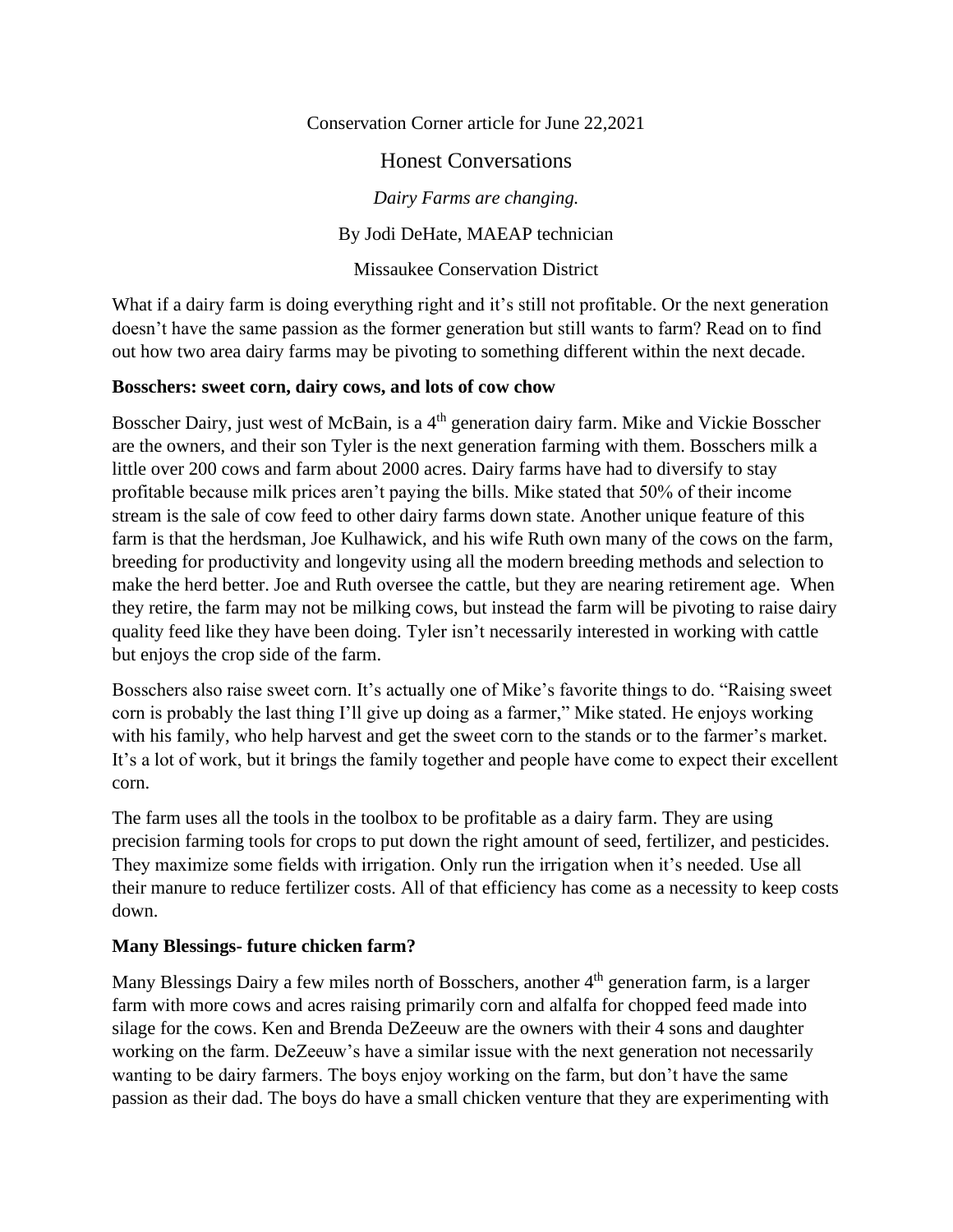in raising pastured poultry for meat and eggs. That venture excites Ken just as much as his sons. It's a different type of agriculture using regenerative methods on a corner 3-acre sand piece. In the few years those chickens have been on this piece the soil has changed. It has gotten more productive by the feeding action of the chickens and their very rich manure.

Ken expounded on how maybe his farm could be more productive with less infrastructure if they did more pastured animals. Let the animals do the harvesting instead of hiring all the harvesting done and the same for spreading their own manure. There are of course other considerations, but this concept is really exciting for them.

Some background on Many Blessings Dairy: in 2007 the old parlor and cow barn were burnt in an accidental fire. Ken was left to find a place to milk his cows that remained and rebuild in the meantime. The community stepped up in many ways during the year that his farm was rebuilt. Between neighbors taking cows, milking, and feeding them; farmers from the greater McBain area helping harvest Ken's fields to take some pressure off him; and his father in law's construction crew moving at record speed to construct a new parlor and cow barns. All of those things have been ever present in Ken's mind since.

The fire also left the farm in some major debt even with insurance payments. Ken, like almost all farmers has gone to precision farming to be more efficient, to cut some fluff. He's gotten rid of most of the tillage and harvest equipment on his farm and has hired out a lot of the field work out to decrease his overhead. Yet, milk markets aren't and haven't been good for many years. This year alone with the increase of fuel prices, electricity, fertilizer prices, and now the increase in any feedstuffs not produced on the farm like grain from corn or soymeal has made dairy farming even harder. Funny thing is milk prices have not gone up much even when demand for milk and dairy products in grocery stores did during the last year with Covid. Dairy farming is tough and it's no wonder many of the next generation do not want to be dairy farmers.

Giving back to the community and honoring God is heavy on Ken's mind. It's one of the reasons why he and Brenda along with in-laws, Kregg and Toni Schierbeek started In Laws Farm, a several acre strawberry patch. They wanted a place for their kids to work and a commodity that people wanted and was lacking in the area. Now the patch is an annual event for families to get fresh fruit and experience a bit of agriculture for themselves.

## **What farmers want you to know about them**

When asked about what they wanted non-farmers to know about dairy farming. Mike responded with, "Dairy products are the safest, most tested product you'll ever get in the store." He also added," This is really hard work. I wish people knew how much we care and how much work we do to stay in business." He's not wrong. Sixty-hour work weeks are slow weeks on a dairy farm. He's also not wrong about the safety of dairy products since they are tested at least 6 times for antibiotic residues and anything harmful before it's even bottled.

Ken states, "I wish people understood that a large farm doesn't mean a rich farm. I may be blessed in so many other ways, but wealth isn't one of them." Ken didn't say this to elicit sympathy; he's stating this as a fact. He is also concerned that the larger farms get the less the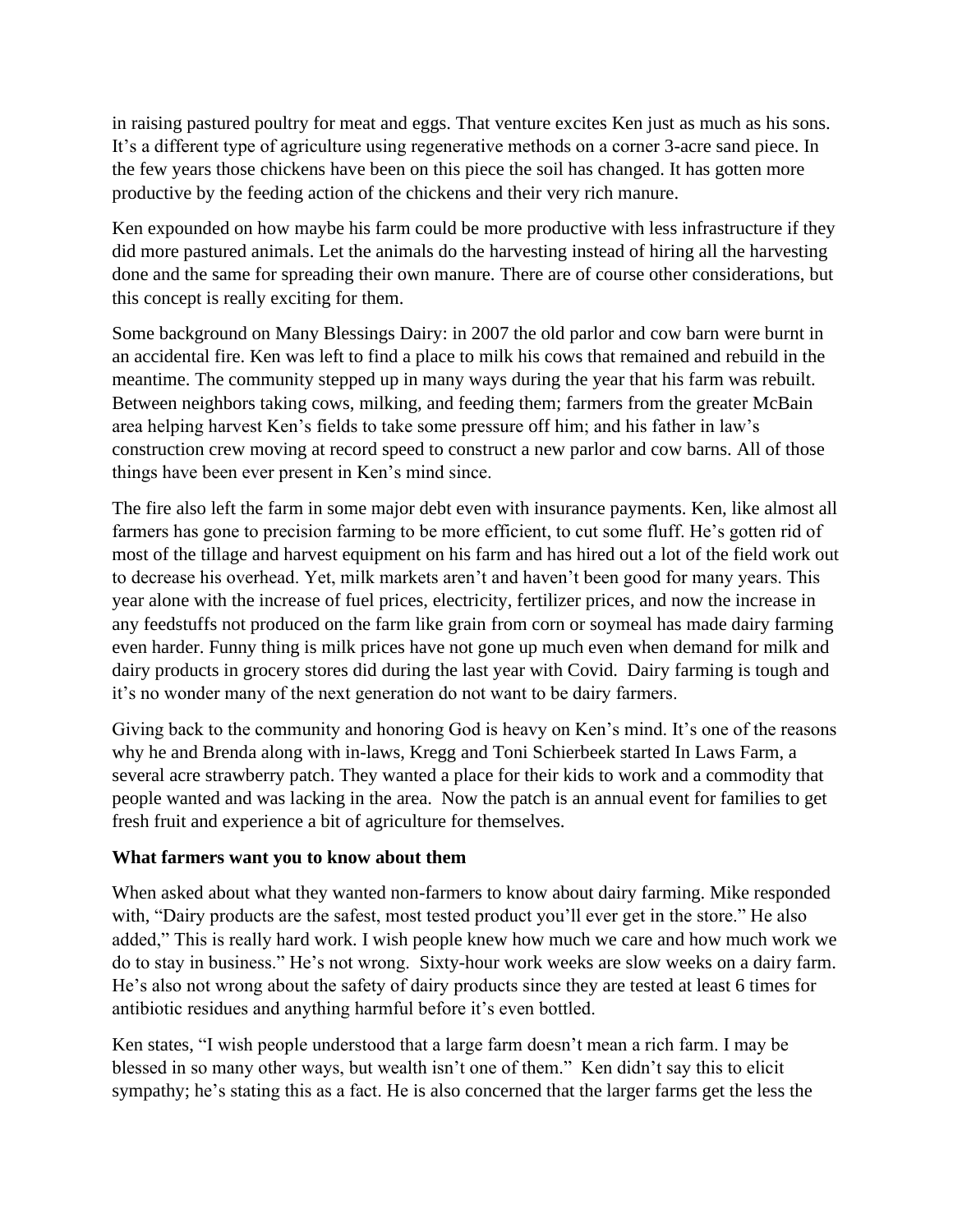community will be blessed by them. "The regulations are killing us and stymieing innovations and making it extremely hard for new farms to gain traction."

Dairy farming in Missaukee County may look different in a decade. Farms come and go but farming of some sort will remain on these farms and others that look to diversify or to completely change their farming style.

*A huge thank you to Mike Bosscher and Ken DeZeeuw for honestly sharing with me what weighs heavy on their minds and allowing me to tell their stories. It's an honor and a privilege to interview and share with others what you've told to me.- Jodi DeHate*

Jodi DeHate is the Michigan Agriculture Environmental Assurance Program Technician for Missaukee, Wexford, Kalkaska, and Crawford counties. She can be contacted at [jodi.dehate@macd.org](mailto:jodi.dehate@macd.org) or 231.839.7193.



Mike Bosscher, owner of Bosscher Dairy

Photo Credit- Jodi DeHate



Cows at Many Blessings being milked

Photo Credit-Jodi DeHate